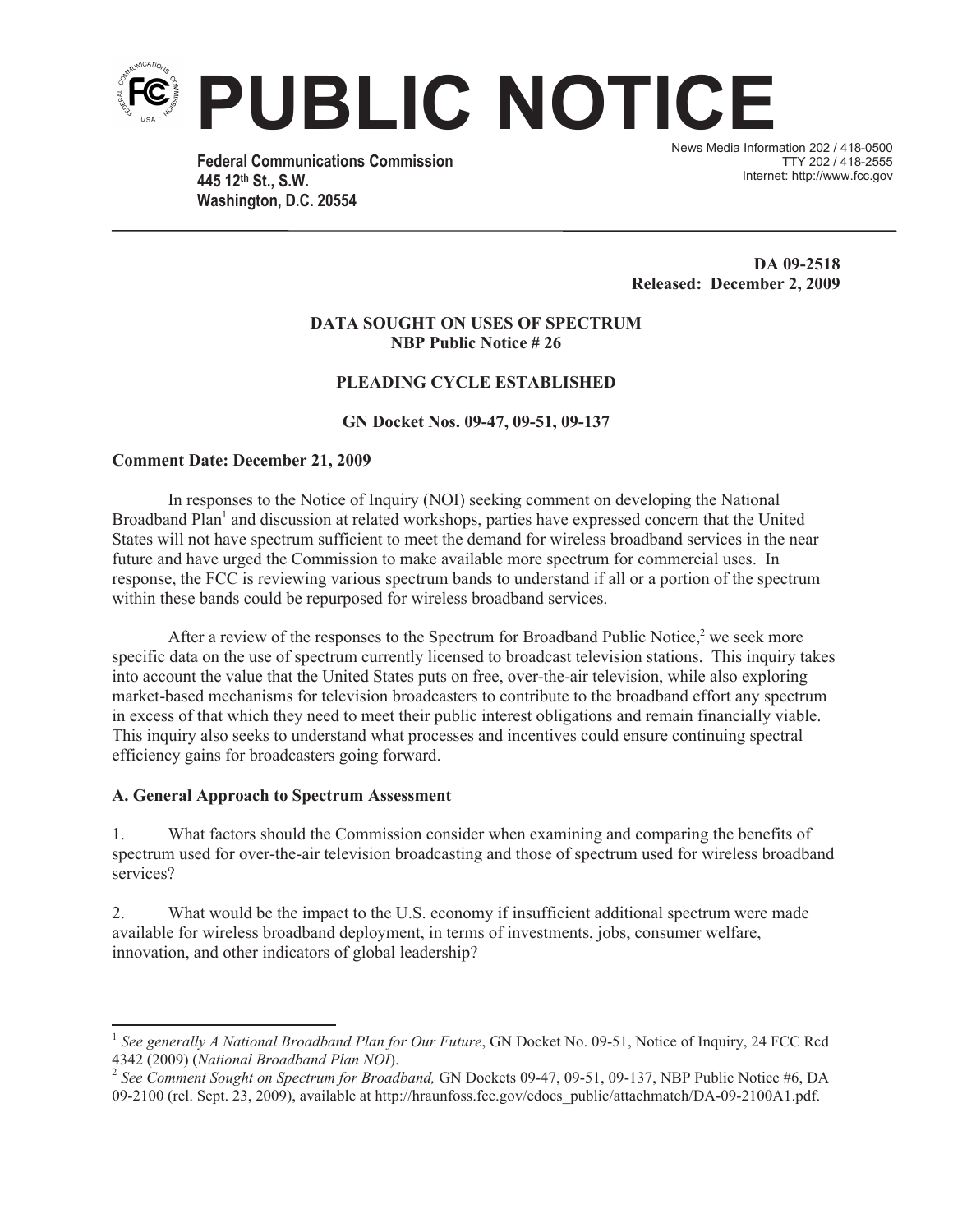3. What would be the impact to the U.S. economy and public welfare if the coverage of free overthe-air broadcast television was diminished to accommodate a repacking of stations to recover spectrum?

4. How do television broadcasters use the capabilities of digital television today? Please provide information on data rate allocations to HD, SD, multicast streams, bandwidth leasing arrangements, etc. and the business rationale behind these choices.

- 5. How do broadcasters plan to use licensed spectrum in the future?
	- a. What innovations in applications, services, or business models will create synergies between broadband and broadcast services, or other new value from currently licensed spectrum?
	- b. How should the Commission evaluate the future economic value of over-the-air digital television and new capabilities to offer mobile TV broadcasting? How does the financial community in general view that future value?

6. Consumers are migrating away from mass-market "appointment" viewing to more fragmented and time-shifted viewing. What impact will this trend have on the television broadcasting industry? What can the Commission do to help broadcasters participate in this evolution?

7. In the Telecommunications Act of 1996<sup>3</sup>, Congress instructed the Commission to conduct an evaluation of the advanced television services program within 10 years after the date the Commission first issued licenses for such services. Subsection (1), which requires an assessment of the willingness of consumers to purchase the television receivers necessary to receive broadcasts of advanced television services may no longer be pertinent in light of the completion of the digital transition. Please comment on subsections (2) and (3) of Section  $336(g)$  that require the Commission to conduct:

- a. an assessment of alternative uses, including public safety use, of the spectrum used for advanced television broadcasts; and
- b. an evaluation of the extent to which the Commission may be able to reduce the amount of spectrum assigned to advanced television broadcast licensees.<sup>4</sup>

# **B. Potential Approaches to Increase Spectrum Availability and Efficiency**

There may be opportunities for broadcasters to share 6 MHz channels in a market without significantly disrupting the free over-the-air television service that consumers enjoy today. Stations sharing channels may be able to trade capacity (in Mbps) between or among themselves. We note that the number of broadcasting stations sharing a single 6 MHz channel would affect the number and type of signals that each can broadcast. Spectrum sharing arrangements may also entail geographic

<sup>3</sup> *See* Telecommunications Act of 1996, Pub. L. No. 104-104, §336(g), 110 Stat. 56 (1996) (codified at 47 U.S.C. Section 336 (g)).

<sup>&</sup>lt;sup>4</sup> See also Letter from Steve Largent, President and CEO, CTIA - The Wireless Association, and Gary Shapiro, President and CEO, Consumer Electronics Association, on behalf of Wireless Broadband Proponents, to FCC Chairman Julius Genachowski and Commissioners Michael J. Copps, Robert M. McDowell, Mignon Clyburn, and Meredith Attwell Baker, (Nov. 17, 2009)(requesting the FCC begin a proceeding to investigate potential reallocation of broadcast spectrum pursuant to Section 336(g)).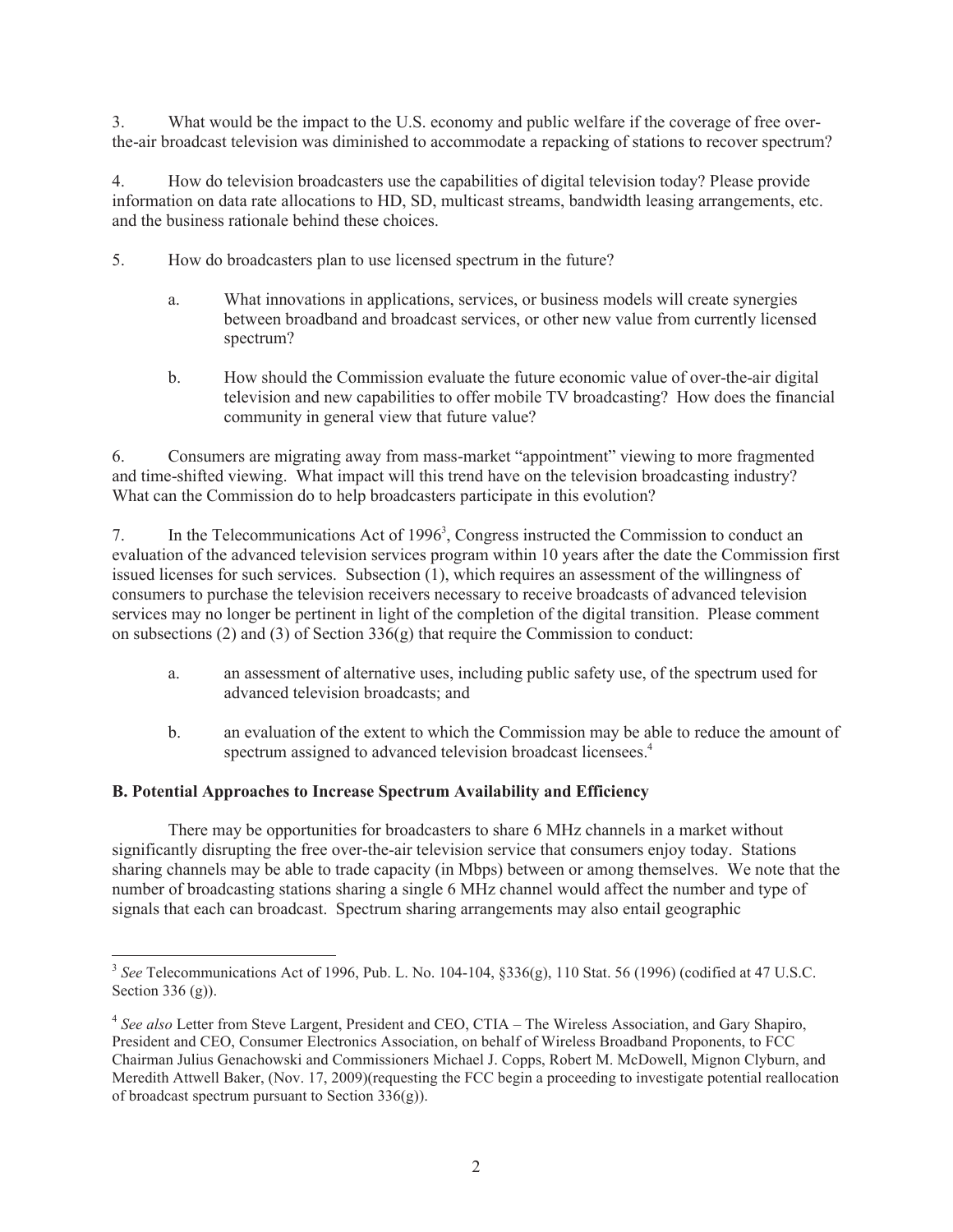consolidation, if broadcasters who previously used different transmitting sites share spectrum at a single transmitter closer to the center of densely populated areas.

1. What are the advantages of a channel-sharing approach to broadcasters' business? What are the disadvantages of this approach? What are the technical and business requirements to enable successful channel sharing?

2. What opportunities exist to free up broadcast spectrum through greater collocation of transmission facilities closer to the center of densely populated areas? There are numerous examples of broadcasters collocating facilities already. What are the financial and other benefits of collocation? What are the tradeoffs for broadcast TV stations and consumers in terms of signal coverage and local programming efforts?

3. How will video capabilities improve over time using current MPEG-2 and 8-VSB technologies? What improvements could be gained by deployment of next generation technologies over that currently achieved under the ATSC standard? What would be required for broadcasters and consumers to transition to more advanced technologies?

4. To what extent would establishing antenna and receiver standards facilitate spectral efficiency and improved reception in broadcasting? What other actions could the FCC take to enable broadcasters to make more efficient use of their spectrum?

5. What percentages of broadcast programming streams are transmitted to MVPDs by over-the-air broadcast? What percentage of MVPD subscribers receive their broadcast TV stations via an over-the-air broadcast link (either directly or through the MVPD)? What would be the costs to replace over-the-air delivery to MVPDs and consumers with other means (fiber, microwave)?

# **C. Broadcasting and the Public Interest**

Broadcasters have historically played an important role in advancing public interests through free over-the-air broadcast TV. What are the benefits of free, over-the-air television broadcasting, in particular with respect to public awareness of emergency information, local news, political discourse, and education?

## **D. Market Mechanisms for Spectrum Contribution**

What market-based or other incentive mechanisms should the Commission consider to enable broadcasters to choose whether or not to make any spectrum (excess or otherwise) available for reallocation to wireless broadband use?

This matter shall be treated as a "permit-but-disclose" proceeding in accordance with the Commission's *ex parte* rules. *See* 47 C.F.R. §§ 1.1200, 1.1206. Persons making oral *ex parte* presentations are reminded that memoranda summarizing the presentations must contain summaries of the substance of the presentations and not merely a listing of the subjects discussed. More than a one- or twosentence description of the views and arguments presented generally is required. *See* 47 C.F.R. § 1.1206(b). Other rules pertaining to oral and written *ex parte* presentations in permit-but-disclose proceedings are set forth in section 1.1206(b) of the Commission's rules, 47 C.F.R. § 1.1206(b).

We understand that some of the information provided in response to this Public Notice may be considered confidential. Responses may be submitted pursuant to the Protective Order released in GN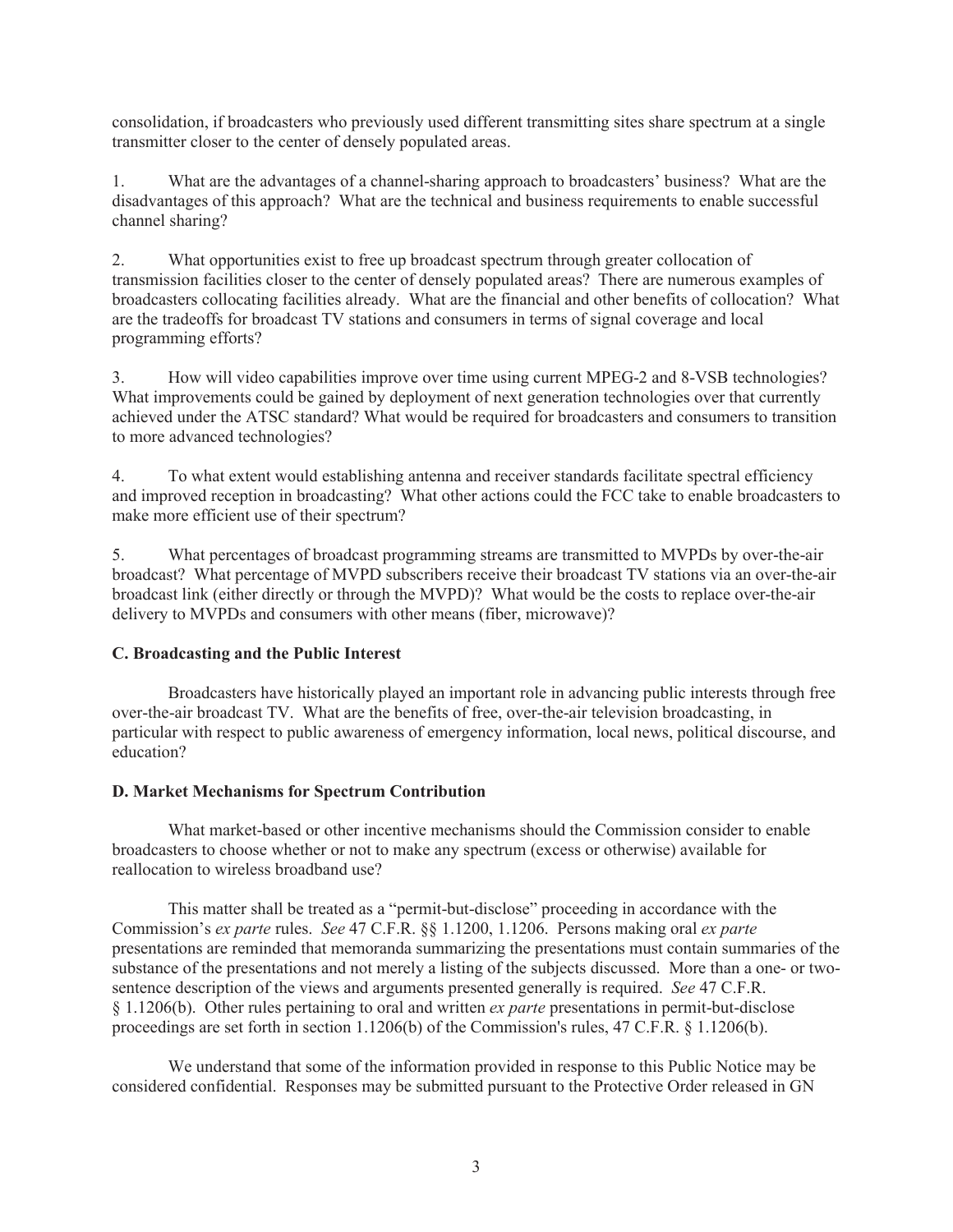Docket Nos., 09-47, 09-51, and 09-137 on November 16, 2009.<sup>5</sup> Parties wishing to file materials with a claim of confidentiality should follow the procedures set forth in 47 CFR § 0.459. Confidential submissions may not be filed via ECFS. Redacted versions of confidential submissions may be filed via ECFS.

- · **All comments should refer to GN Docket Nos. 09-47, 09-51, and 09-137.**
- · **Please title comments responsive to this Notice as "Comments – NBP Public Notice # 26.**
- · **Filers using the Commission's Electronic Comment Filing System (ECFS) should enter the following text in the "Custom Description" field in the "Document(s)" section of the ECFS filing page: "Comments – NBP Public Notice # 26".**
- · **We strongly encourage parties to develop responses to this Notice that adhere to the organization and structure of the questions in this Notice**.

Comments may be filed using (1) the Commission's Electronic Comment Filing System (ECFS), (2) the Federal Government's eRulemaking Portal, or  $(3)$  by filing paper copies.<sup>6</sup> Comments can be filed through the Commission's ECFS filing interface located at the following Internet address: http://www.fcc.gov/cgb/ecfs/. Comments can also be filed via the Federal eRulemaking Portal: http://www.regulations.gov.<sup>7</sup> Generally, only one copy of an electronic submission must be filed. In completing the transmittal screen, commenters should include their full name, U.S. Postal Service mailing address, and the applicable docket or rulemaking number. Parties who choose to file by paper must file an original and four copies of each filing.

Filings can be sent by hand or messenger delivery, by commercial overnight courier, or by firstclass or overnight U.S. Postal Service mail (although we continue to experience delays in receiving U.S. Postal Service mail). All filings must be addressed to the Commission's Secretary, Office of the Secretary, Federal Communications Commission.

- The Commission's contractor will receive hand-delivered or messenger-delivered paper filings for the Commission's Secretary at 236 Massachusetts Avenue, N.E., Suite 110, Washington, D.C. 20002. The filing hours at this location are 8:00 a.m. to 7:00 p.m. All hand deliveries must be held together with rubber bands or fasteners. Any envelopes must be disposed of before entering the building.
- Commercial overnight mail (other than U.S. Postal Service Express Mail and Priority Mail) must be sent to 9300 East Hampton Drive, Capitol Heights, MD 20743.
- · U.S. Postal Service first-class mail, Express Mail, and Priority Mail should be addressed to 445 12th Street, S.W., Washington, D.C. 20554.

<sup>5</sup> *A National Broadband Plan for Our Future*, GN Docket No. 09-51, Protective Order, DA 09-2415 (WCB, rel. Nov. 16.2009).

<sup>6</sup> *See* Electronic Filing of Documents in Rulemaking Proceedings, 63 Fed. Reg. 24121 (1998).

 $<sup>7</sup>$  Filers should follow the instructions provided on the Federal eRulemaking Portal website for submitting</sup> comments.